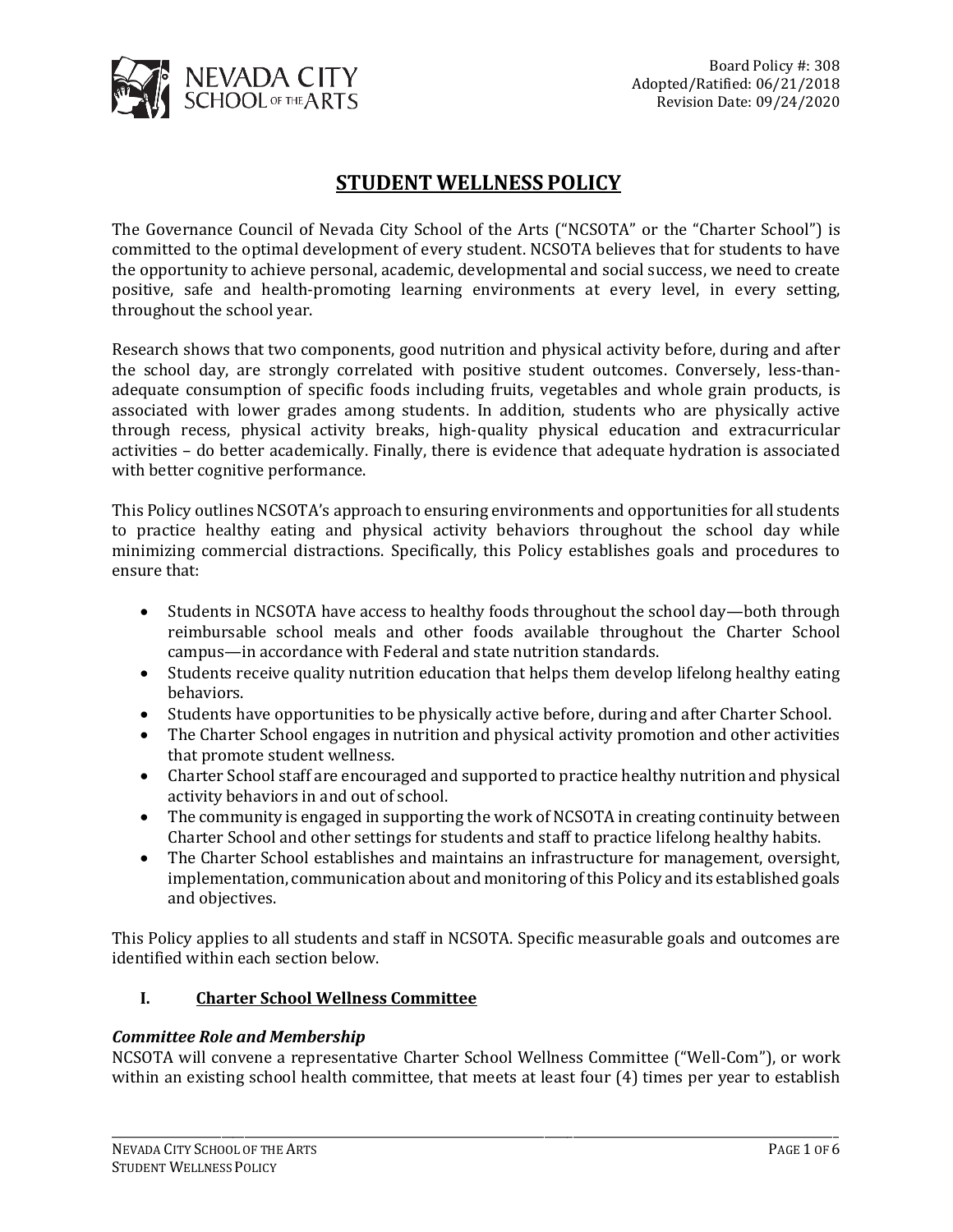goals for and oversee school health and safety policies and programs, including development, implementation and periodic review and update of this Policy.

The Well-Com membership will represent all grade/school levels (elementary and secondary schools) and include (to the extent possible), but not be limited to: parents and caregivers; students; representatives of the school nutrition program (e.g., school nutrition director); physical education teachers; health education teachers; school health professionals (e.g., health education teachers, school health services staff [e.g., nurses, physicians, dentists, health educators, and other allied health personnel who provide school health services], and mental health and social services staff [e.g., school counselors, psychologists, social workers, or psychiatrists]; school administrators (e.g.., Director, principal, vice principal), school board members; health professionals (e.g., dietitians, doctors, nurses, dentists); and the general public. When possible, membership will also include Supplemental Nutrition Assistance Program Education coordinators ("SNAP-EDEDSNAP-Ed"). To the extent possible, the Well-Com will include representatives from each school building and reflect the diversity of the community.

#### *Leadership*

The Director or designee(s) will convene the Well-Com and facilitate development of and updates to the Policy and will ensure each Charter School's compliance with the Policy.

Additionally, the designated official for oversight of the Well-Com is:

Andrea Maher Food Services Coordinator [dre.maher@ncsota.org](mailto:dre.maher@ncsota.org) (530) 273-7736 ext. 297

# **II. Wellness Policy Implementation, Monitoring, Accountability and Community Engagement**

#### *Implementation Plan*

Using the steps outlined below, NCSOTA will ensure the Charter School meets legal obligations regarding implementation of this Policy.

This Policy and the progress reports can be found at: [www.ncsota.org](http://www.ncsota.org/)

#### *Recordkeeping*

NCSOTA will retain records to document compliance with the requirements of this policy in the main office. Documentation maintained in this location will include but will not be limited to:

- The written Policy.
- Documentation demonstrating that the Policy has been made available to the public.
- Documentation to demonstrate compliance with the annual public notification requirements;
- Documentation of the triennial assessment of the Policy.
- Documentation demonstrating the most recent assessment on the implementation of the Policy has been made available to the public.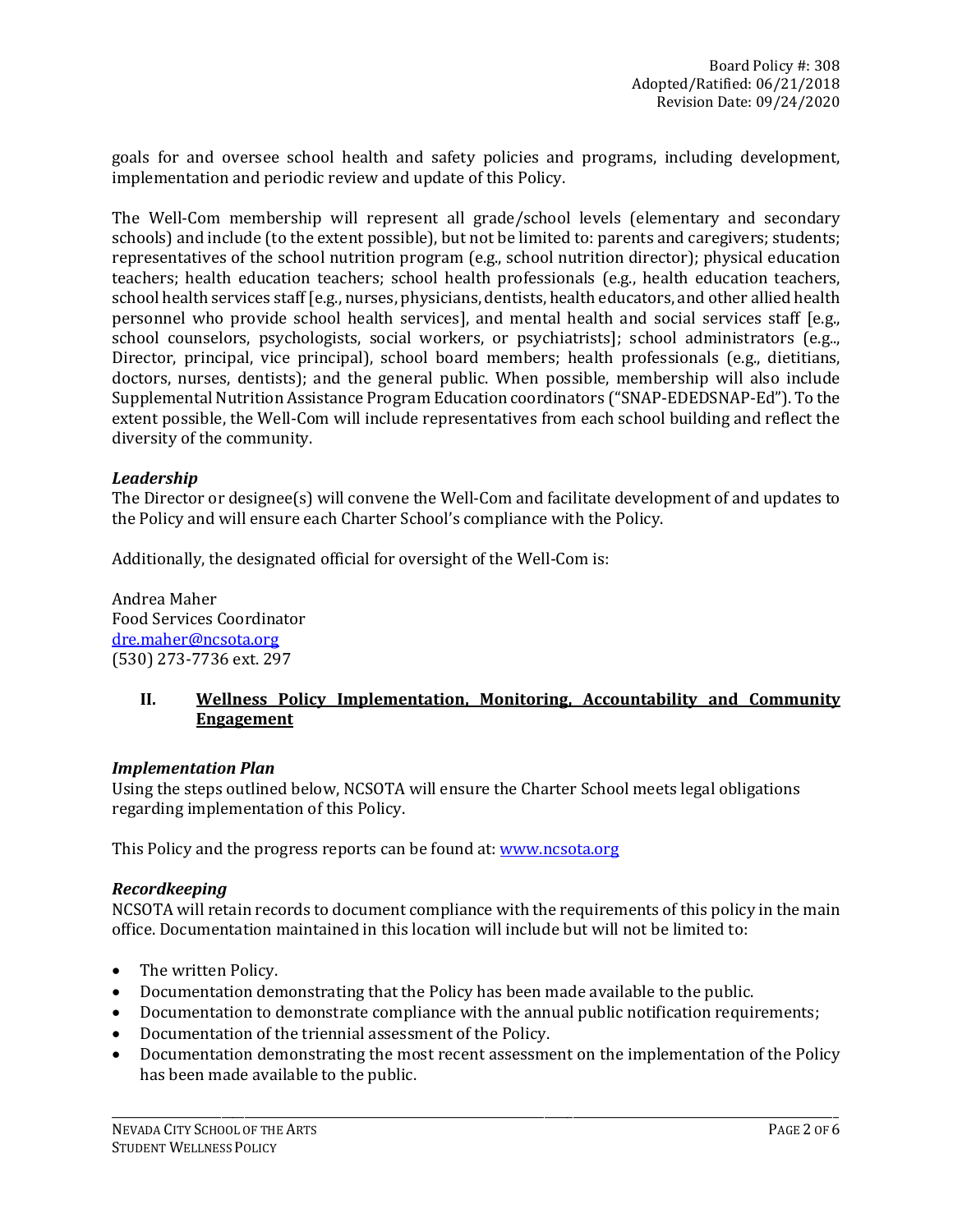# *Annual Notification of Policy*

NCSOTA will actively inform families and the public each year of basic information about this Policy, including its content, any updates to the Policy, and implementation status. NCSOTA will make this information available via the Charter School website and/or Charter School-wide communications. NCSOTA will provide as much information as possible about the Charter School nutrition environment. This will include a summary of Charter School's events or activities related to Policy implementation.

# *Triennial Progress Assessments*

At least once every three years, NCSOTA will evaluate compliance with the wellness policy to assess the implementation of the Policy and include:

- The extent to which the Charter School in compliance with this Policy;
- The extent to which the Charter School's policy compares to model wellness policies; and
- A description of the progress made in attaining the goals of the Charter School's Policy.

The position/person responsible for managing the triennial assessment and contact information is: Andrea Maher, Food Services Coordinator, [dre.maher@ncsota.org](mailto:dre.maher@ncsota.org) / 530-273-7736 x 297

NCSOTA will actively notify households/families of the availability of the triennial progress report.

#### *Revisions and Updating the Policy*

NCSOTA will update or modify this Policy based on the results of the annual Charter School Health Index and triennial assessments and/or as Charter School priorities change; community needs change; wellness goals are met; new health science, information, and technology emerges; and new Federal or state guidance or standards are issued. This Policy will be assessed and updated as indicated at least every three (3) years, following the triennial assessment.

# *Community Involvement, Outreach and Communications*

NCSOTA is committed to being responsive to community input, which begins with awareness of the wellness policy. NCSOTA will actively communicate ways in which representatives of the Charter School and others can participate in the development, implementation and periodic review and update of this Policy through a variety of means. NCSOTA will also inform parents of the improvements that have been made to school meals and compliance with school meal standards, availability of child nutrition programs and how to apply, and a description of and compliance with Smart Snacks in Charter School nutrition standards.

NCSOTA will use electronic mechanisms, such as email or displaying notices on the Charter School's website, as well as non-electronic mechanisms, such as newsletters, presentations to parents, Parent Advisory Group meetings or sending information home to parents, to ensure that all families are actively notified of the content of, implementation of, and updates to this Policy, as well as how to get involved and support the Policy. The Charter School will ensure that communications are culturally and linguistically appropriate to the community and accomplished through means similar to other ways that other local schools are communicating important school information with parents.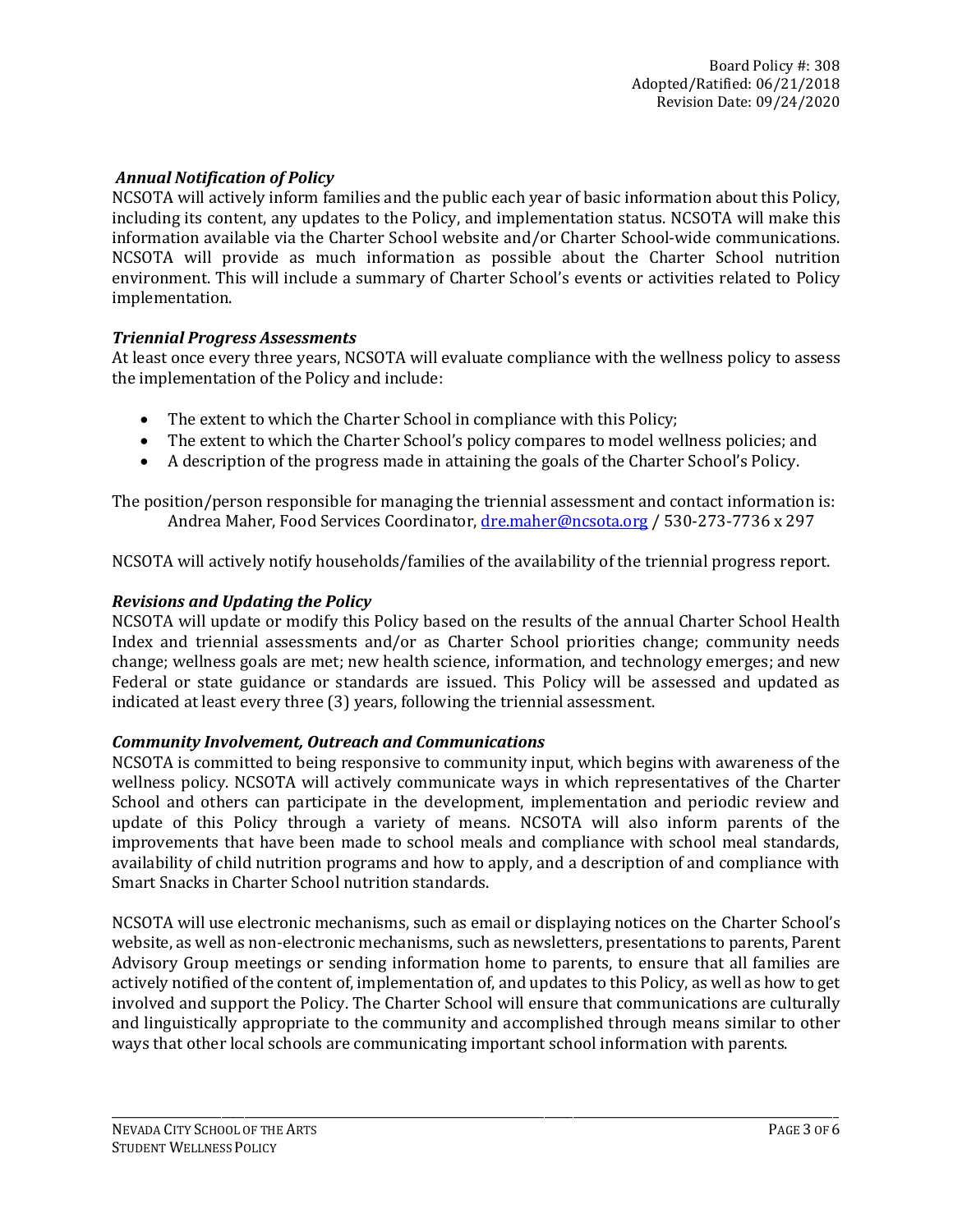The Charter School will actively notify the public about the content of or any updates to the wellness policy annually, at a minimum. NCSOTA will also use these mechanisms to inform the community about the availability of the annual and triennial reports.

# **III. Nutrition**

#### *Charter School Meals*

NCSOTA participates in USDA child nutrition programs, including the National School Lunch Program ("NSLP"), and the School Breakfast Program ("SBP"). The Charter School also operates additional nutrition-related programs and activities including Sierra Harvest's Farm-To-School education program which brings fresh, seasonal food from local and regional farms to classrooms. The Charter School is committed to offering school meals through the NSLP program, and other applicable Federal child nutrition programs, that:

- Are accessible to all students.
- Are appealing and attractive to children.
- Are served in clean and pleasant settings.
- Meet or exceed current nutrition requirements established by local, state, and Federal statutes and regulations (The Charter School offers reimbursable school meals that meet USDA nutrition standards).
- Promote food from local farms and producers.
- Support organic agriculture based on availability and affordability.
- Are free from potentially harmful additives and processes including: high fructose corn syrup, excessive salt, artificial colors/flavors, hydrogenated oils, genetic modifications.

# *Staff Qualifications and Professional Development*

All Charter School nutrition staff will meet or exceed annual continuing education/training requirements in the USDA professional standards for child nutrition professionals. These Charter School nutrition personnel will refer to USDA's Professional Standards for Charter School Nutrition Standards website to search for training that meets their learning needs.

#### *Water*

To promote hydration, free, safe, unflavored drinking water will be available to all students throughout the school day. Students are allowed to bring and carry approved water bottles to school and can fill them at multiple drinking fountains that have water bottle filling options on them.

# *Competitive Foods and Beverages*

The Charter School is committed to ensuring that all foods and beverages available to students on the Charter School campus during the school day support healthy eating. The foods and beverages sold and served outside of the Charter School meal programs (e.g., "competitive" foods and beverages) will meet the USDA Smart Snacks in School nutrition standards, at a minimum. Smart Snacks aim to improve student health and well-being, increase consumption of healthful foods during the school day and create an environment that reinforces the development of healthy eating habits.

To support healthy food choices and improve student health and well-being, all foods and beverages outside the reimbursable School meal programs that are sold to students on the School campus during the school day will meet or exceed the USDA Smart Snacks nutrition standards. These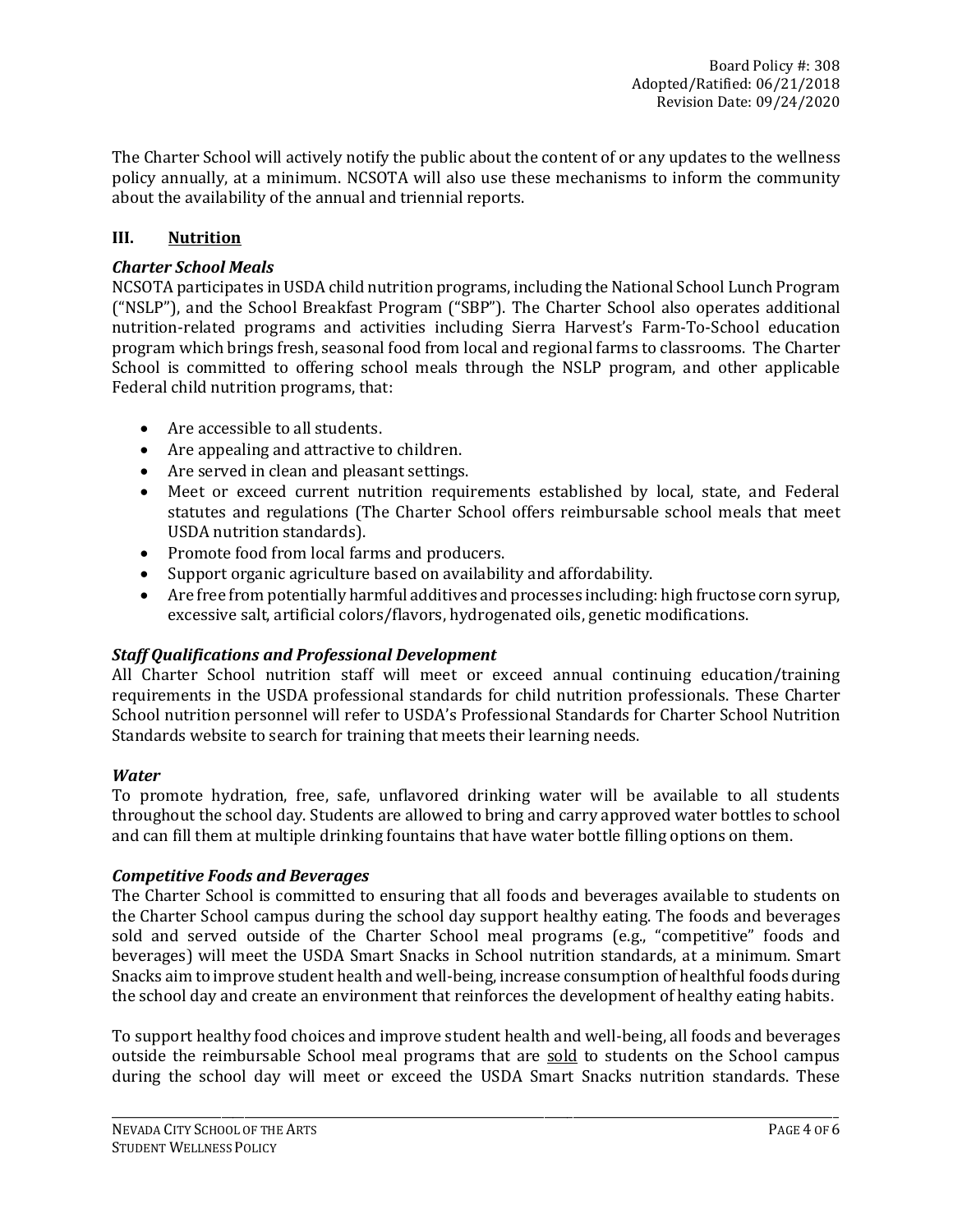standards will apply in all locations and through all services where foods and beverages are sold, which may include, but are not limited to, à la carte options in cafeterias, vending machines, school stores and snack or food carts.

#### *Celebrations and Rewards*

All foods offered on the NCSOTA campus will meet or exceed the USDA Smart Snacks in Charter School nutrition standards, including through:

- 1. Celebrations and parties. NCSOTA will provide a list of healthy party ideas to parents and teachers, including non-food celebration ideas.
- 2. Classroom snacks brought by parents. NCSOTA will provide to parents a list of foods and beverages that meet Smart Snacks nutrition standards.
- 3. Rewards and incentives. NCSOTA will provide teachers and other relevant school staff a list of alternative ways to reward children. Foods and beverages will not be used as a reward, or withheld as punishment for any reason, such as for performance or behavior.

#### *Fundraising*

Foods and beverages that meet or exceed the USDA Smart Snacks in Charter School's nutrition standards may be sold through fundraisers on the NCSOTA campus during the school day. NCSOTA will make available to parents and teachers a list of healthy fundraising ideas.

#### *Nutrition Promotion*

NCSOTA will promote healthy food and beverage choices for all students throughout the school campus, as well as encourage participation in school meal programs. This promotion will occur through at least:

- **Ensuring 100% of foods and beverages promoted to students meet the USDA Smart Snacks** in Charter School nutrition standards.
- Participating in Sierra Harvest Farm-to-School programming, including: tastings of fresh, local, seasonal food; farm field trips; hands-on cooking lessons; donation-based plant start sales and garden cart produce.
- Establishing an instructional garden on campus to provide students with experiences in growing their food and eating fresh vegetables and fruits.

# *Food and Beverage Marketing in Schools*

Any foods and beverages marketed or promoted to students on the school campus during the school day will meet or exceed the USDA Smart Snacks in School nutrition standards such that only those foods that comply with or exceed those nutrition standards are permitted to be marketed or promoted to students.

As the Food Services Coordinator reviews existing contracts and considers new contracts, equipment and product purchasing (and replacement) decisions should reflect the applicable marketing guidelines established by this Policy.

# **IV. Physical Activity**

The Centers for Disease Control ("CDC") recommends that all children and adolescents participate in a minimum of sixty (60) minutes of physical activity every day. The CDC recommends that aerobic activity make up the bulk of such physical activity, with vigorous-intensity aerobic activity on at least